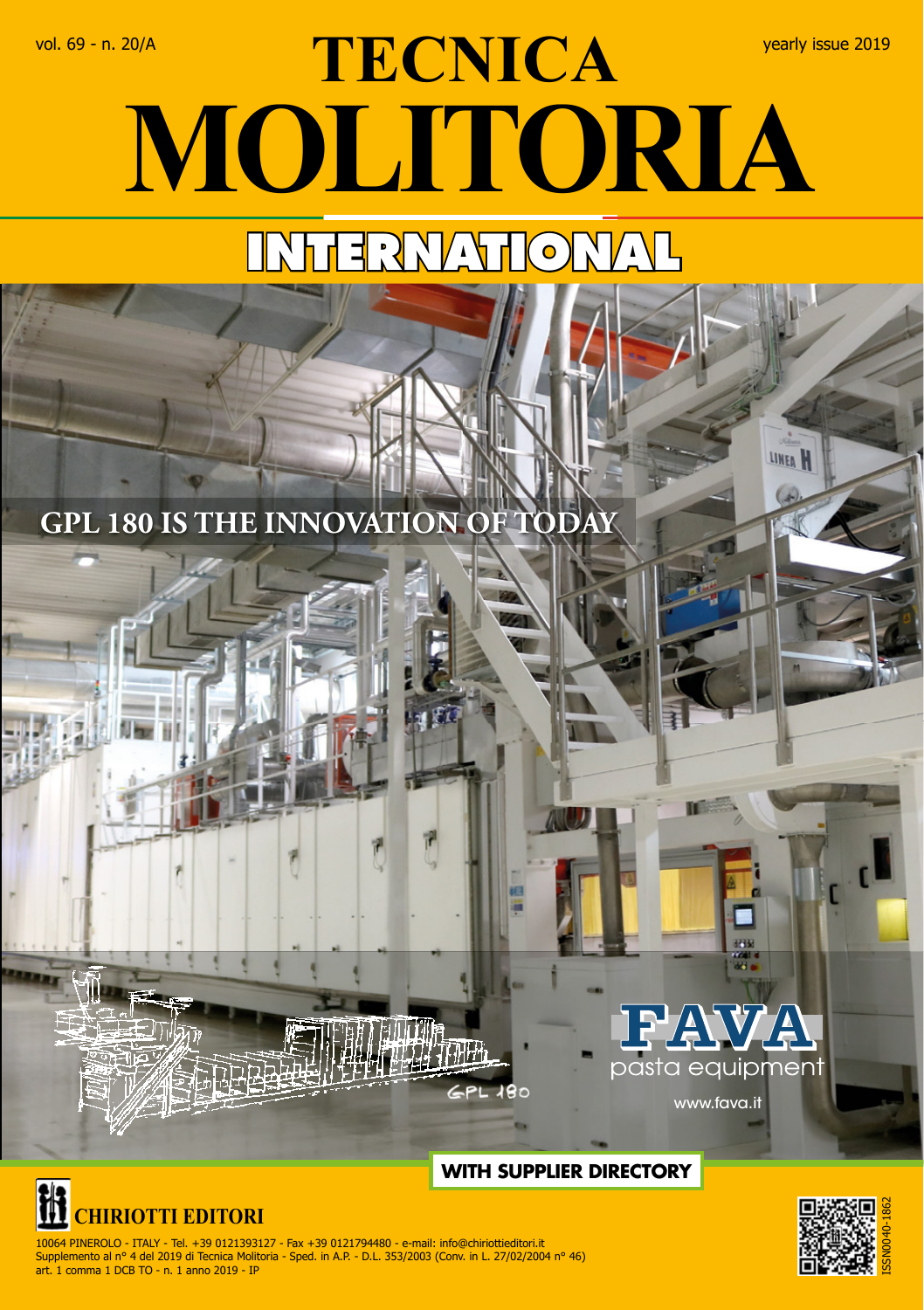## **Leadership consolidated by innovation in respect of the environment**

There is a lot of talk about pasta innovation, pasta "with" and pasta "without", and at the centre of it all are the health and nutritional features of this product. It is here that the strength of **Fava** outshines the others because of the design and conception of its pasta lines whose characteristics have always been operational flexibility and adaptation to the most diversified, original, traditional and innovative demands of the pasta market. Its ability to predict the necessities of pasta factories, recognized and appreciated by the market, has led to the development of a vast range of production lines.

At Fava, the R&D department is continuously developing technological innovation processes for dough

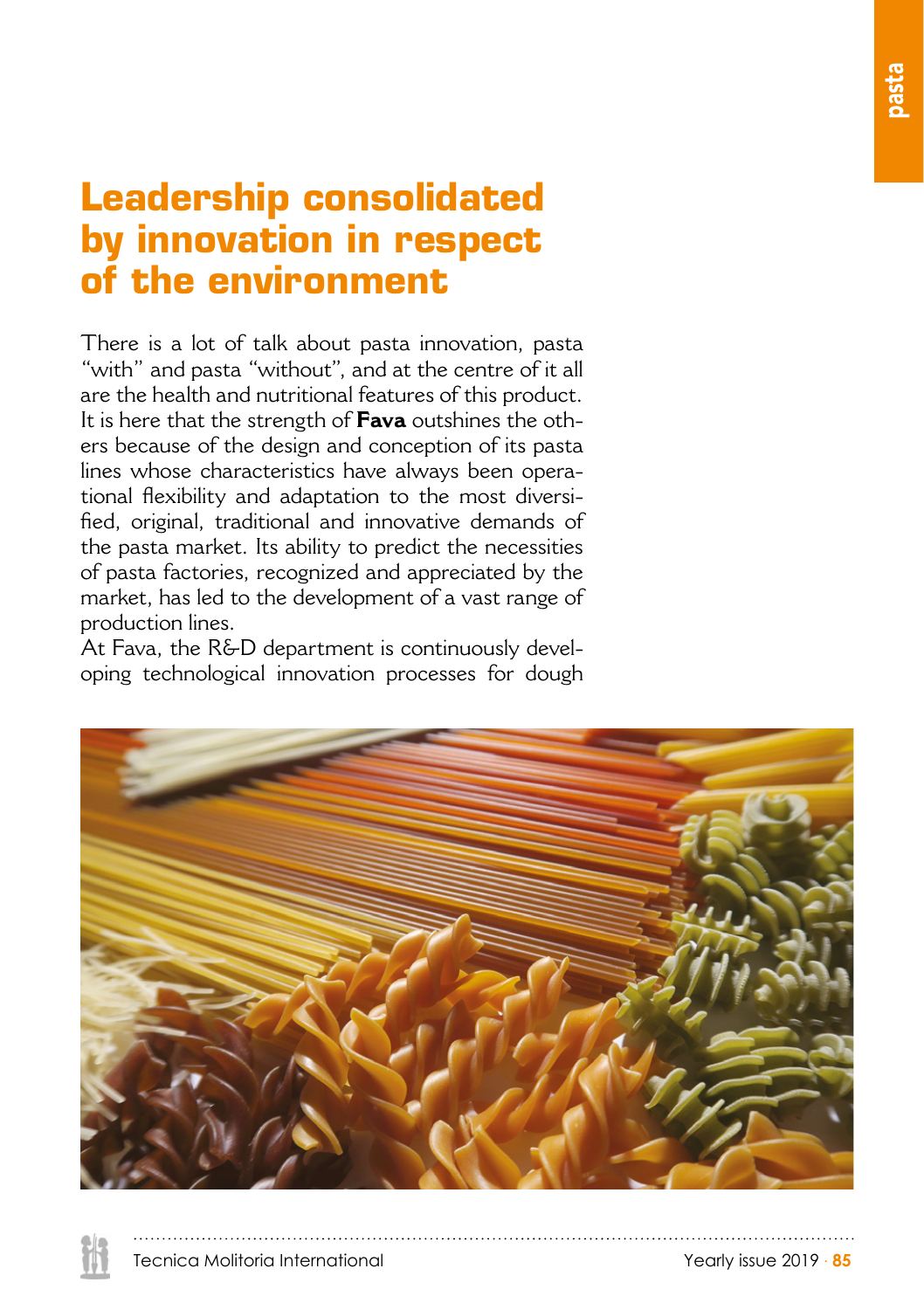management and drying assorted blends of raw materials and ingredients with the aim of producing and packaging the best quality pasta desired by the consumer.

Pasta production processes today are easily adaptable to provide high quality pasta with alternative ingredients: over 50s, who have no doubts about their tastes, prefer pasta with whole grain semolina, organic, more Italian durum wheat and ancient grains; Millennial and Gen-Z consumers, where curiosity and desire to experiment "new" types of pasta lead to positive alternative pasta trends, prefer multigrain or legume-based pasta. Flours in which the legume is no longer just a simple additive, with its color, nutritional values and flavour contrasts, but an absolute protagonist are giving birth to a product in which the only things it has in common with traditional pasta are the shape and the packaging.

Fava's secret lies in its symbiotic relationship with the pasta factory: experiencing continuous changes together in the laboratory, with the research institutes and directly on-site. It is the winning formula to predict trends, understand market dynamics and continuously innovate machines to make them increasingly flexible and high performing.

The company's strong point is respect for the environment. Focus on energy savings is now fundamental to the company, they invest in research to find new solutions to reduce emissions and consumption, all from a Total Cost of Ownership perspective, which provides the guidelines on the choices to be made: maximum energy savings on the pasta line and reduction on environmental impact while maintaining process flexibility, OEE (Overall Equipment Efficiency) and above all, without compromising on final product quality.

The mission at Fava is clear: in order to reach excellence, a process of continuous improvement must be implemented. In recent years, the company has invested in highly specialized personnel, Lean Manufacturing and Lean Factory modern techniques, resulting in an efficient organization of processes and products